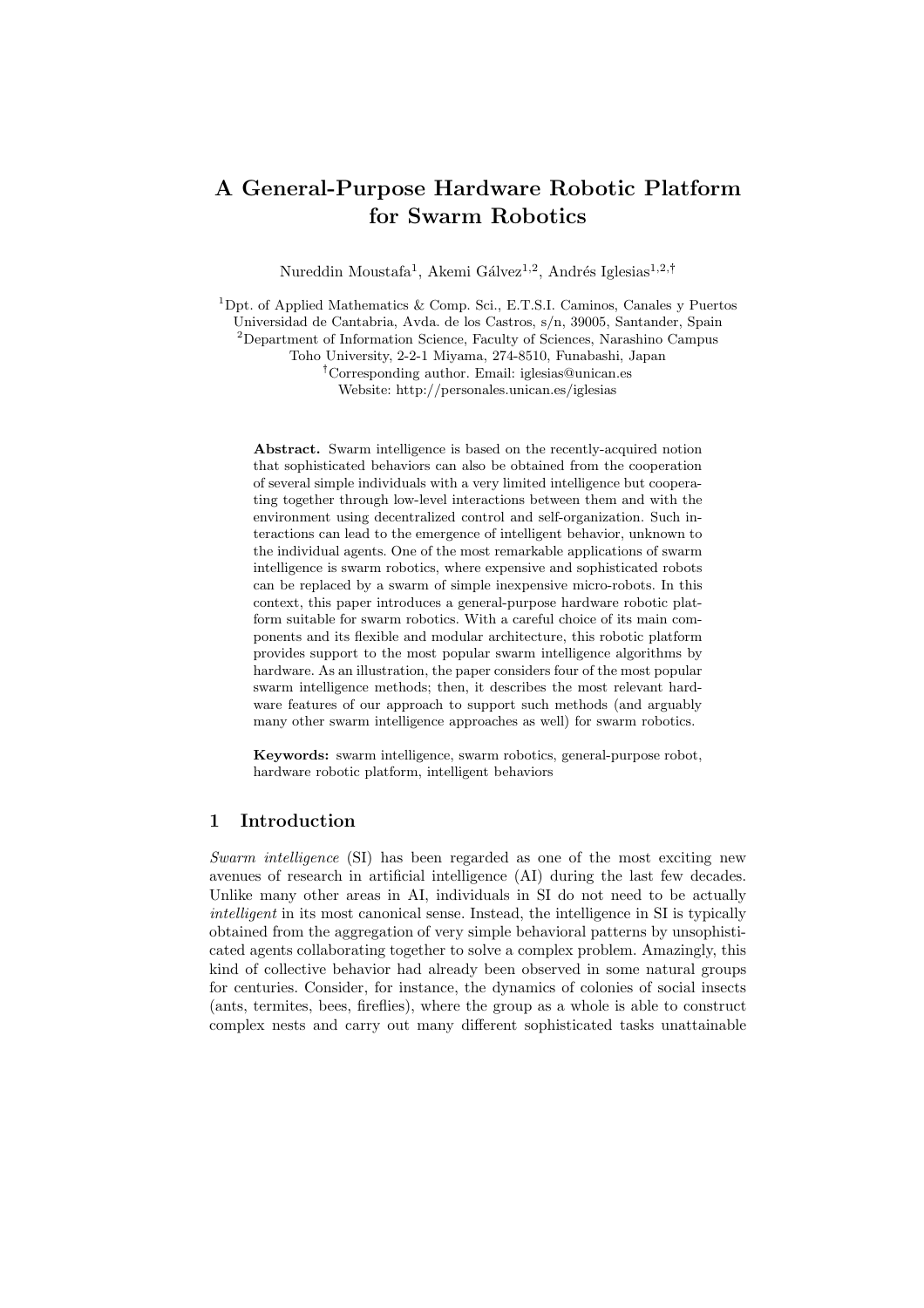### 2 N. Moustafa, A. Gálvez, A. Iglesias

for its individuals members. Another typical example is the behavior of a flock of birds when moving all together following a common tendency in their displacement. Other examples from nature include animal herding, fish schooling, and many others. Furthermore, these examples have been used as metaphors for some of the most popular SI methods, such as ant colony optimization (ACO) or particle swarm optimization (PSO). In SI methods, there is not a centralized intelligence controlling the swarm, taking decisions, and sending orders to the individual members about how to behave. In fact, such individual agents follow simple rules and have a very limited knowledge and intelligence. However, as a whole, the social group is capable of complex collective behaviors, which emerge from a small set of simple behavioral rules exploiting only low-level interactions between individuals and with the environment (stigmergy) using decentralized control and self-organization. The interested reader is referred to  $[4, 7, 16]$  for a comprehensive overview about the field of swarm intelligence, its history, main techniques, and applications. See also Section 2 for a succinct description of some popular swarm intelligence methods.

A major reason to explain this increasing interest on swarm intelligence is its potential application in several fields. An illustrative example is given by swarm robotics, a field where swarms of simple and generally inexpensive selforganizing micro-robots are used to replace sophisticated and expensive robots to accomplish complex tasks [2, 5, 9, 10, 12, 13]. As remarked by several authors [1, 3], swarm robotic systems offer several interesting advantages, such as:

- $-$  Improved performance by parallelization: swarm intelligence systems are very well suited for parallelization, because the swarm members can perform different actions at different locations simultaneously. This feature makes the swarm more flexible and efficient for complex tasks, as individual robots (or groups of them) can solve different parts of a complex task independently.
- $-$  Task enablement: groups of robots can do certain tasks that are impossible or very difficult for a single robot (e.g., collective transport of too heavy items, dynamic target tracking, cooperative environment monitoring, autonomous surveillance of large areas).
- Scalability: inclusion of new robots into a swarm does not require reprogramming the whole swarm. Furthermore, because interactions between robots involve only neighboring individuals, the total number of interactions within the system does not increase dramatically by adding new units, making the system highly scalable.
- Distributed sensing and action: a swarm of simple interconnected mobile robots deployed throughout a large search space possesses greater exploratory capacity and a wider range of sensing than a sophisticated robot. This makes the swarm much more effective in tasks such as exploration and navigation (e.g., in disaster rescue missions), nanorobotics-based manufacturing, microbotics for human body diagnosis, and many others.
- Fault tolerance: due to the decentralized and self-organized nature of the swarm, the failure of a single unit (or a small group of them) does not affect the completion of the given task.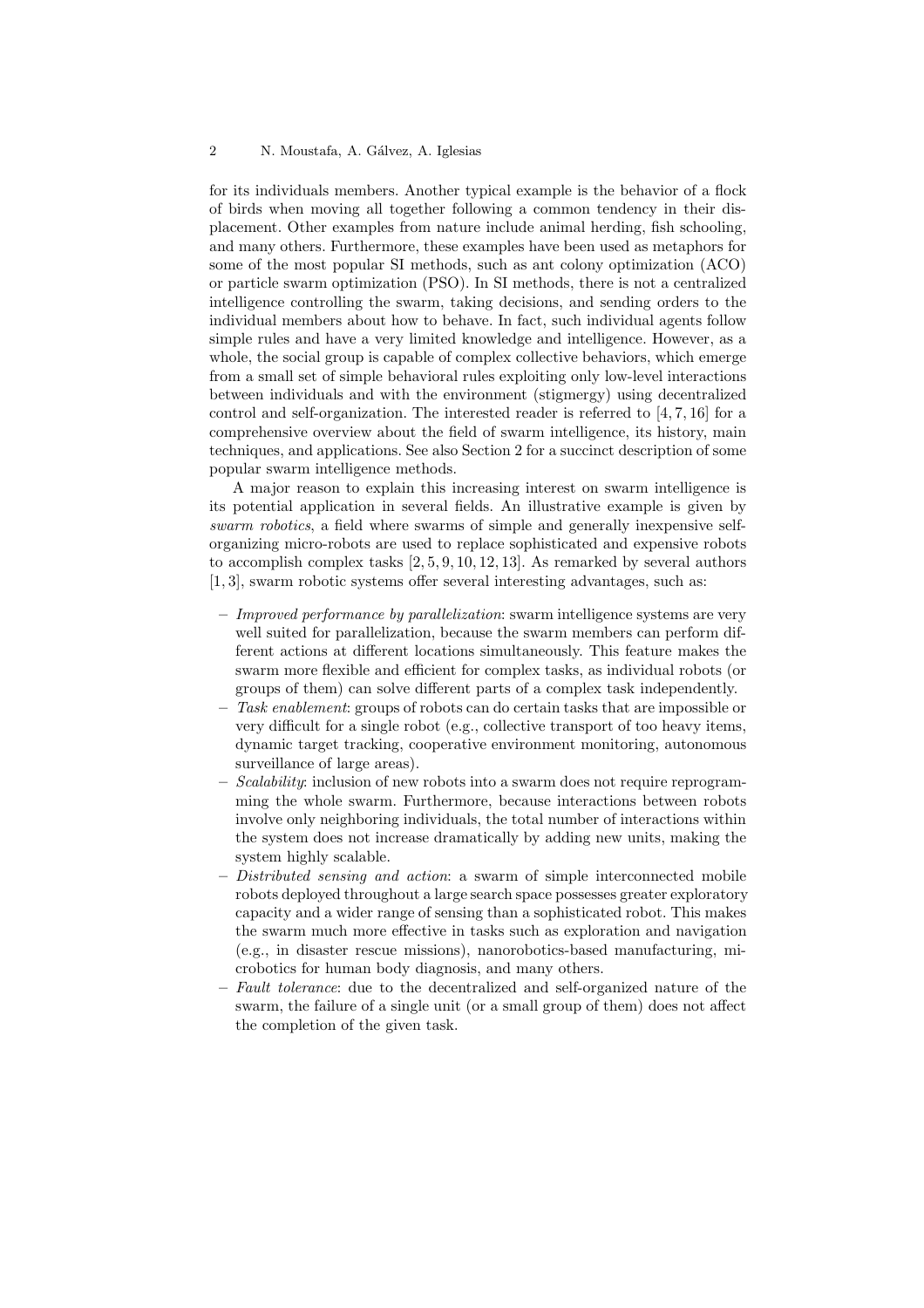All these advantages motivated a great interest in swarm robotics during the last two decades. The interested reader is referred to [8, 11–13] and references therein for a brief description about previous work in the field.

#### 1.1 Aims and structure of this paper

In this paper, we introduce a first prototype of a hardware robotic platform for swarm robotics designed to meet some important differential features:

- $\bullet$  It is affordable. Since the robots must operate in swarms, it is important to keep their individual price as low as possible. In our proposal, we avoid expensive components, so that each robot costs about  $50\negthinspace\negthinspace\sim\negthinspace 60U$ SS.
- $\bullet$  It is general-purpose. Instead of a specialized goal-oriented robot, our design is general-purpose. This is possible thanks to its flexible design and modular architecture, avoiding fixed parts so that different components (e.g., sensors, holders, frames) can readily be added or removed to meet different goals.
- $\bullet$  It is suitable for swarm robotics. In spite of its low-cost design, the robot CPU and memory are powerful enough to support some of the most popular swarm intelligence techniques running locally at software level. Furthermore, the robots of the swarm are highly interconnected with one another via standard communication interfaces such as Wifi and Bluetooth (in our case, they are built-in in our microprocessor single-board).

The structure of this paper is as follows: Sect. 2 provides a very brief description of some popular SI methods. Sect. 3 describes our design of the hardware robotic platform, including its architecture and main components, and the programming framework. Then, Sect. 4 discusses the main features of our proposal that provide support to the methods in Sect. 2 for swarm robotics applications. The paper closes with the conclusions and some future work in the field.

# 2 Some Popular Swarm Intelligence Algorithms

In this section, some of the most typical SI algorithms are briefly revisited. Since they are very popular and widely reported in the literature, we restrict our discussion to their main features without further detail, and refer the interested reader to some bibliographic entries for a fully informed description. Relevant information about these methods will be used for our discussion on our robotic platform approach in Sect. 4.

#### 2.1 Particle swarm optimization

Particle Swarm Optimization (PSO) is a global stochastic optimization algorithm for dealing with problems where potential solutions (called particles) can be represented as vectors in a search space [6, 7]. Particles are distributed over such space and provided with an initial velocity and the capacity to communicate with other neighbor particles, even the entire swarm. Particles "flow" through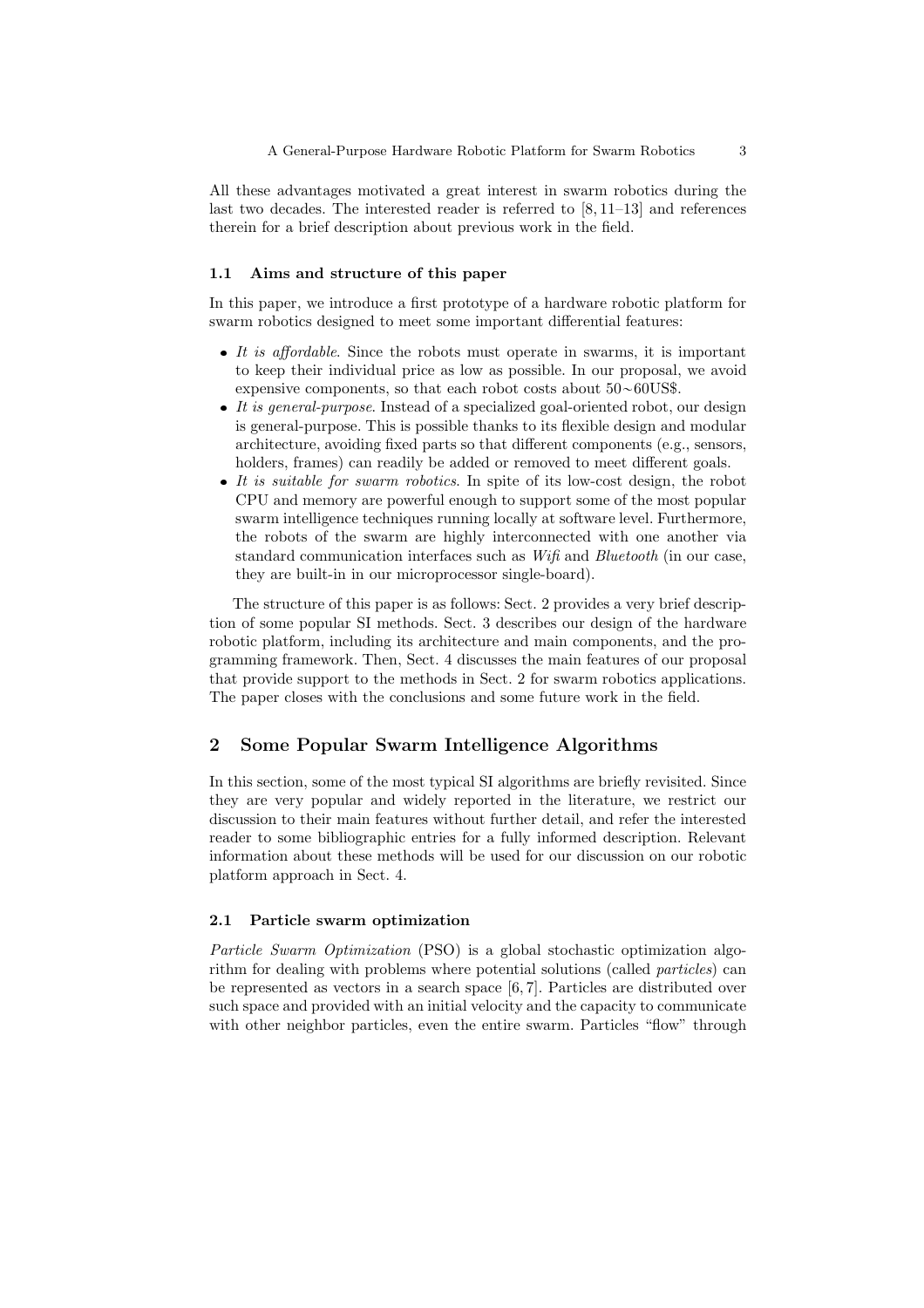the solution space and are evaluated according to some fitness function after each instance. Particles evolution is regulated by two memory factors: memory of their own best position and knowledge of the global or their neighborhood's best. Particles of a swarm communicate good positions to each other and adjust their own position and velocity based on these good positions. As the swarm iterates, the fitness of the global best solution improves so the swarm eventually reaches the best solution. To this aim, each particle modifies its position  $P_i$  along the iterations by storing the coordinates  $P_i^b$  associated with the best solution (fitness) achieved so far. These values account for the memory of the best particle position. In addition, members of a swarm can communicate good positions to each other, so they can adjust their own position and velocity according to this information. To this purpose, we also collect the best global position  $P_g^b$ from the initial iteration. The evolution for each particle  $i$  is given by:

$$
V_i(k+1) = w V_i(k) + \gamma_1 R_1 [P_g^b(k) - P_i(k)] + \gamma_2 R_2 [P_i^b(k) - P_i(k)]
$$
  
\n
$$
P_i(k+1) = P_i(k) + V_i(k)
$$
\n(1)

where  $P_i(k)$  and  $V_i(k)$  are the position and the velocity of particle i at time k, respectively, w is called *inertia weight* and decide how much the old velocity will affect the new one and coefficients  $\gamma_1$  and  $\gamma_2$  are constant values called *learning* factors, which decide the degree of affection of  $P_g^b$  and  $P_i^b$ . This procedure is repeated several iterations until a termination condition is reached. The reader is referred to [4, 6, 7, 16] for further details on this very popular algorithm.

#### 2.2 Bat algorithm

The *bat algorithm* (BA) is a bio-inspired SI method proposed in 2010 to solve optimization problems [18, 19]. It is based on the behavior of microbats, which use a type of sonar called echolocation, with varying pulse rates of emission and loudness, to detect prey, avoid obstacles, and locate their roosting crevices in the dark. The idealization of the echolocation of microbats is as follows:

- 1. Bats use echolocation to sense distance and distinguish between food, prey and background barriers.
- 2. Each virtual bat flies randomly with a velocity  $v_i$  at position (solution)  $x_i$ with a fixed frequency  $f_{min}$ , varying wavelength  $\lambda$  and loudness  $A_0$  to search for prey. As it searches and finds its prey, it changes the frequency of their pulses and adjust the rate of pulse emission  $r$ , depending on the proximity of the target.
- 3. It is assumed that the loudness will vary from an (initially large and positive) value  $A_0$  to a minimum constant value  $A_{min}$ .

Under these idealized rules, the algorithm considers an initial population of bats, each representing a potential solution of the optimization problem and having a location  $x_i$  and velocity  $v_i$ . The algorithm initializes these variables with suitable random values. Then, the pulse frequency, pulse rate, and loudness are computed for each individual bat. The swarm evolves in a discrete way over generations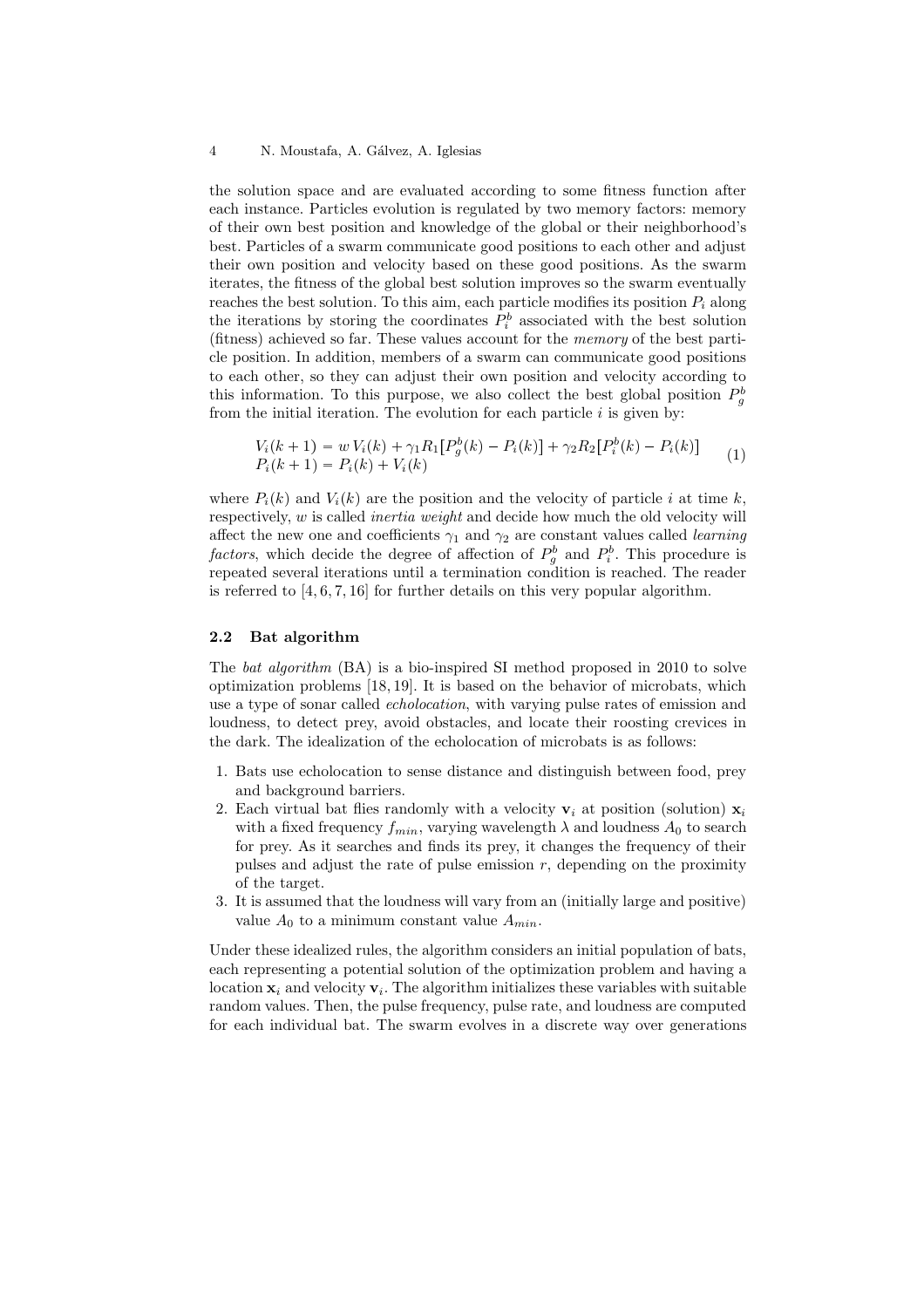until the maximum number of generations is reached. For each  $g$  and each bat, new frequency, location and velocity are computed as:

$$
f_i^g = f_{min}^g + \beta (f_{max}^g - f_{min}^g) \tag{2}
$$

$$
\mathbf{v}_i^g = \mathbf{v}_i^{g-1} + \left[\mathbf{x}_i^{g-1} - \mathbf{x}^*\right] f_i^g \tag{3}
$$

$$
\mathbf{x}_i^g = \mathbf{x}_i^{g-1} + \mathbf{v}_i^g \tag{4}
$$

where  $\beta \in [0, 1]$  follows the random uniform distribution, and  $\mathbf{x}^*$  represents the current global best location (solution), which is obtained through evaluation of the objective function at all bats and ranking of their fitness values. The best current solution and a local solution around it are probabilistically selected according to some given criteria. Then, search is intensified by a local random walk. For this local search, once a solution is selected among the current best solutions, it is perturbed locally through a random walk. If the new solution achieved is better than the previous best one, it is probabilistically accepted depending on the value of the loudness. In that case, the algorithm increases the pulse rate and decreases the loudness. The reader is referred to [18–20, 23] for further details and in-depth analysis of the method and its implementation.

### 2.3 Firefly algorithm

The *firefly algorithm* (FFA) is a SI algorithm introduced in 2009 for optimization problems [14]. It is based on the social flashing behavior of fireflies in nature. The key ingredients of the method are the variation of light intensity and formulation of attractiveness. In general, the attractiveness of an individual is assumed to be proportional to their brightness, which in turn is associated with the encoded objective function. In the firefly algorithm, there are three particular idealized rules, based on some of the major flashing characteristics of real fireflies:

- 1. All fireflies are unisex, so that one firefly will be attracted to other fireflies regardless of their sex;
- 2. The degree of attractiveness of a firefly is proportional to its brightness, which decreases as the distance from the other firefly increases due to the fact that the air absorbs light. For any two flashing fireflies, the less brighter one will move towards the brighter one. If there is not a brighter or more attractive firefly than a particular one, it will then move randomly;
- 3. The brightness or light intensity of a firefly is determined by the value of the objective function of a given problem. For optimization problems, the light intensity can simply be proportional to the value of the objective function.

For a full description of this method, the reader is kindly referred to [14–17].

# 2.4 Cukoo search algorithm

The cuckoo search algorithm (CSA) is a SI method proposed in 2009 [21] and inspired by the obligate interspecific brood-parasitism of some cuckoo species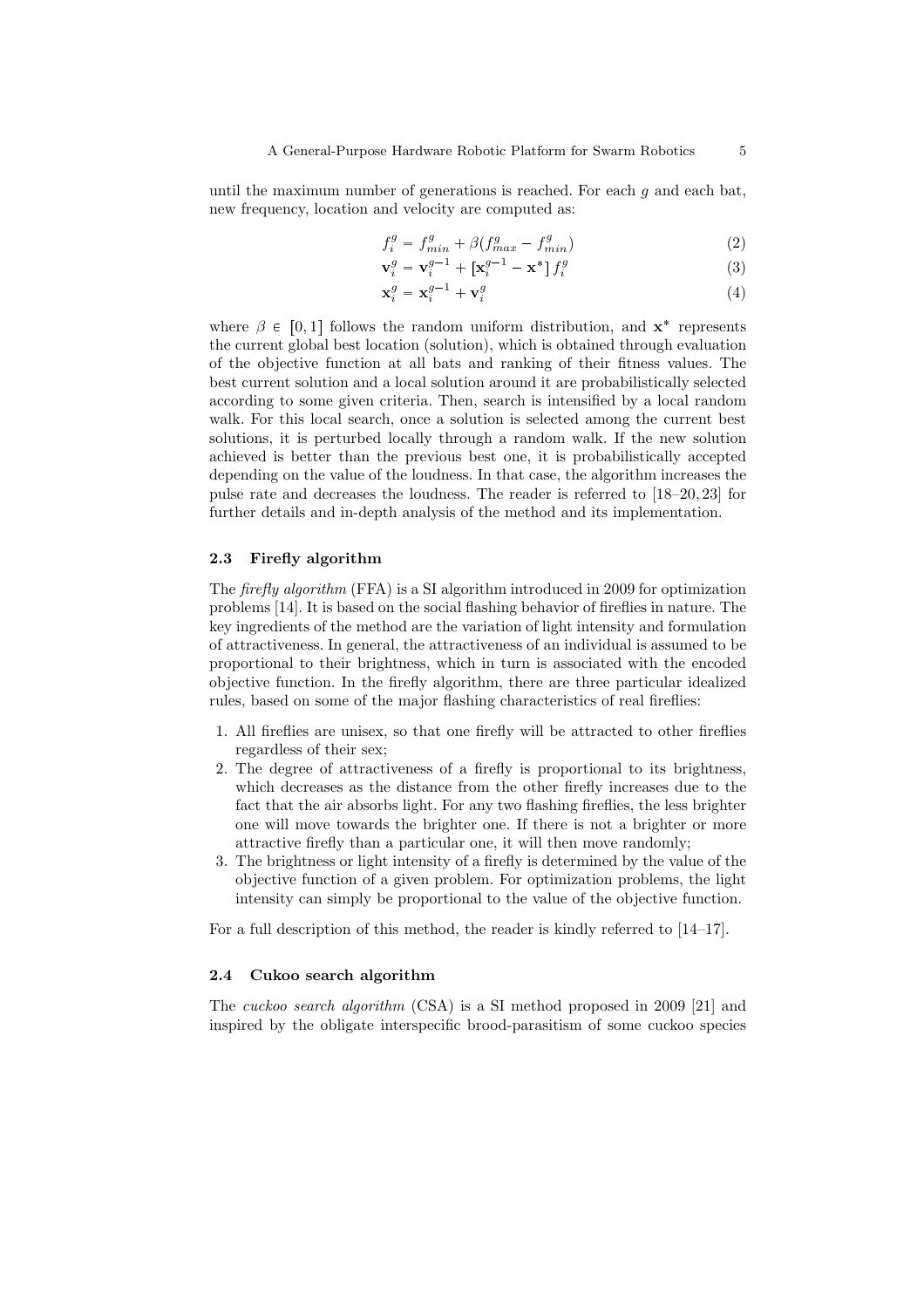# 6 N. Moustafa, A. Gálvez, A. Iglesias

that lay their eggs in the nests of host birds of other species to escape from the parental investment in raising their offspring and to minimize the risk of egg loss to other species. In CSA, the eggs in the nest represent the pool of candidate solutions while the cuckoo egg represents a new coming solution. The method uses these new (potentially better) solutions associated with the parasitic cuckoo eggs to replace the current solution associated with the eggs in the nest. This replacement, carried out iteratively, will eventually lead to a very good solution. For computational reasons, CSA is also based on three idealized rules [22]:

- 1. Each cuckoo lays one egg at a time, and dumps it in a randomly chosen nest;
- 2. The best nests with high quality of eggs (solutions) will be carried over to the next generations;
- 3. The number of available host nests is fixed, and a host can discover an alien egg with a probability  $p_a \in [0, 1]$ . For simplicity, this assumption can be approximated by a fraction  $p_a$  of the n nests being replaced by new nests (with new random solutions at new locations).

More details on this algorithm can be found in [16, 17, 21, 22].

# 3 Hardware Robotic Platform for Swarm Robotics

#### 3.1 Hardware architecture and components

The main components of our robotic platform are shown in Figure 1. They are:

- 1. the chassis: the robot is mounted on a rigid chassis, in orange in that figure. The chassis and other mechanical parts such as the holders have been generated by 3D printing from a PLA (polylactic acid) filament by using a domestic desktop 3D printer. The chassis hosts the battery with its board connectors and the electronics of our robotic unit.
- 2. the wheels and servomotors: robot movement is provided through two side wheels with power supplied by two continuous rotation servomotors, displayed in the picture. Unlike ordinary motors, servomotors can be individually controlled; they only require the angle of rotation for motion. Rotation is supported through an omni-directional ball caster wheel able to swivel in any direction.
- 3. a battery: a rechargeable power-efficient 3.7V lithium-ion polymer battery is used in our implementation, with the advantage that it has higher specific energy than other lithium batteries.
- 4. a boost step-up power: for the battery to be voltage-compatible, we also include the module *Lithium*  $134n3p$  charger, a built-in charge and discharge power MOS operating at an input voltage in the range  $3.7V\sim5.5V$  with output voltage 5V and providing charge and discharge management, temperature control and protection against over-temperature, output over-voltage, short circuit, heavy load over-charge and over-discharge.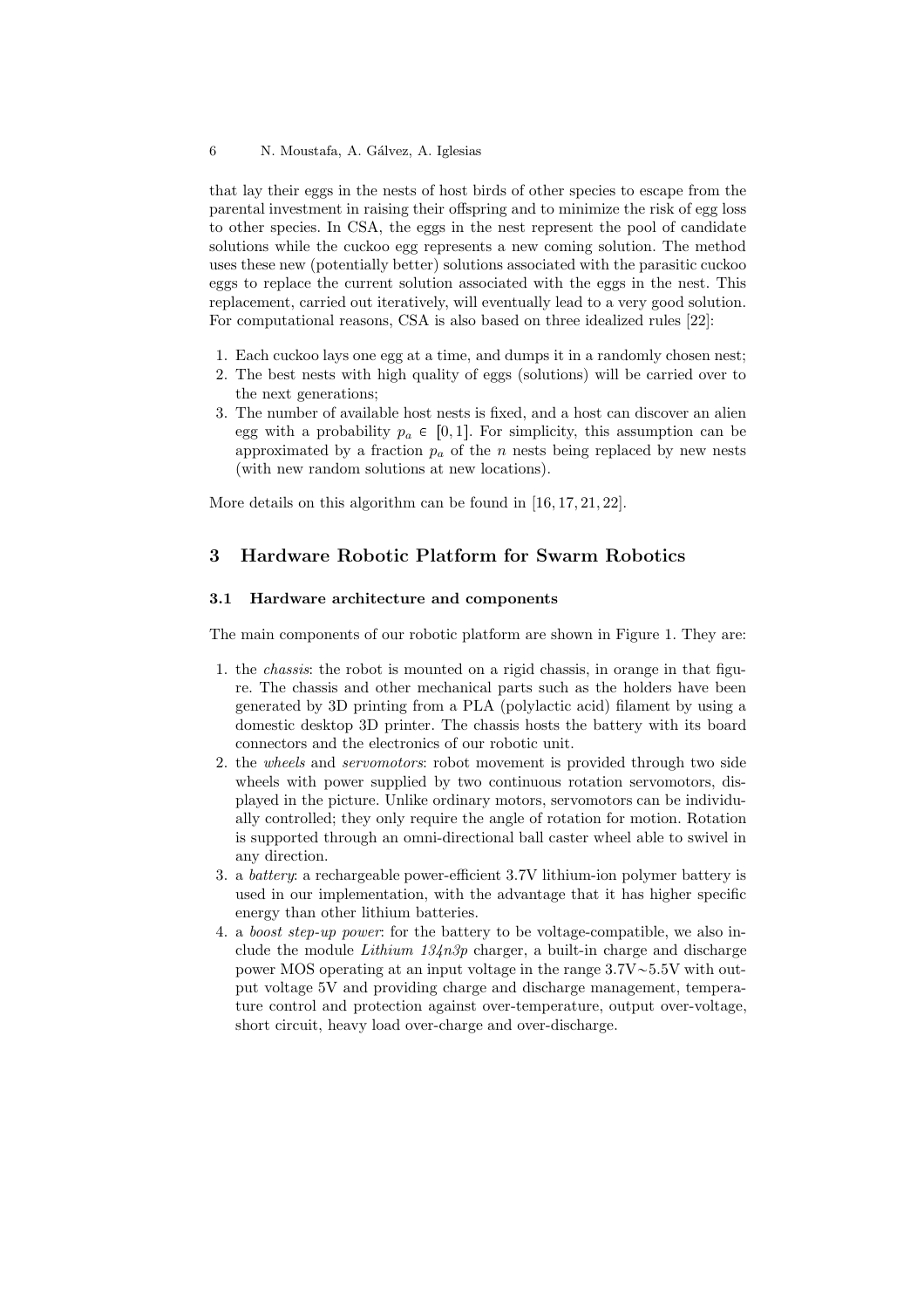

Fig. 1. Main components of our hardware robotic platform for swarm robotics.

5. a single-board micro-computer: in our implementation we use the popular micro-computer Raspberry Pi Zero W, one of the most affordable and cost-effective micro-computers in the market, with a price of 10US\$. This micro-computer comes with a 32-bit RISC ARMv6Z architecture, featuring a Broadcom BCM2835 system on a chip application processor. Its CPU is the ARM1176JZF-S core by ARM, running at 1GHz. It also includes a graphical processor unit Broadcom Video Core IV running at 250 MHz, with support to Open GL and featuring a H.264/MPEG-4 AVC high-profile decoder and encoder with support to 1080p (high-definition video mode). The system comes with 512 MB (shared with the GPU), 1 micro-USB (direct from the BCM2835 chip), MIPI camera interface for video input, mini-HDMI at 1080p resolution and composite video for video output, 2 boards via the serial bus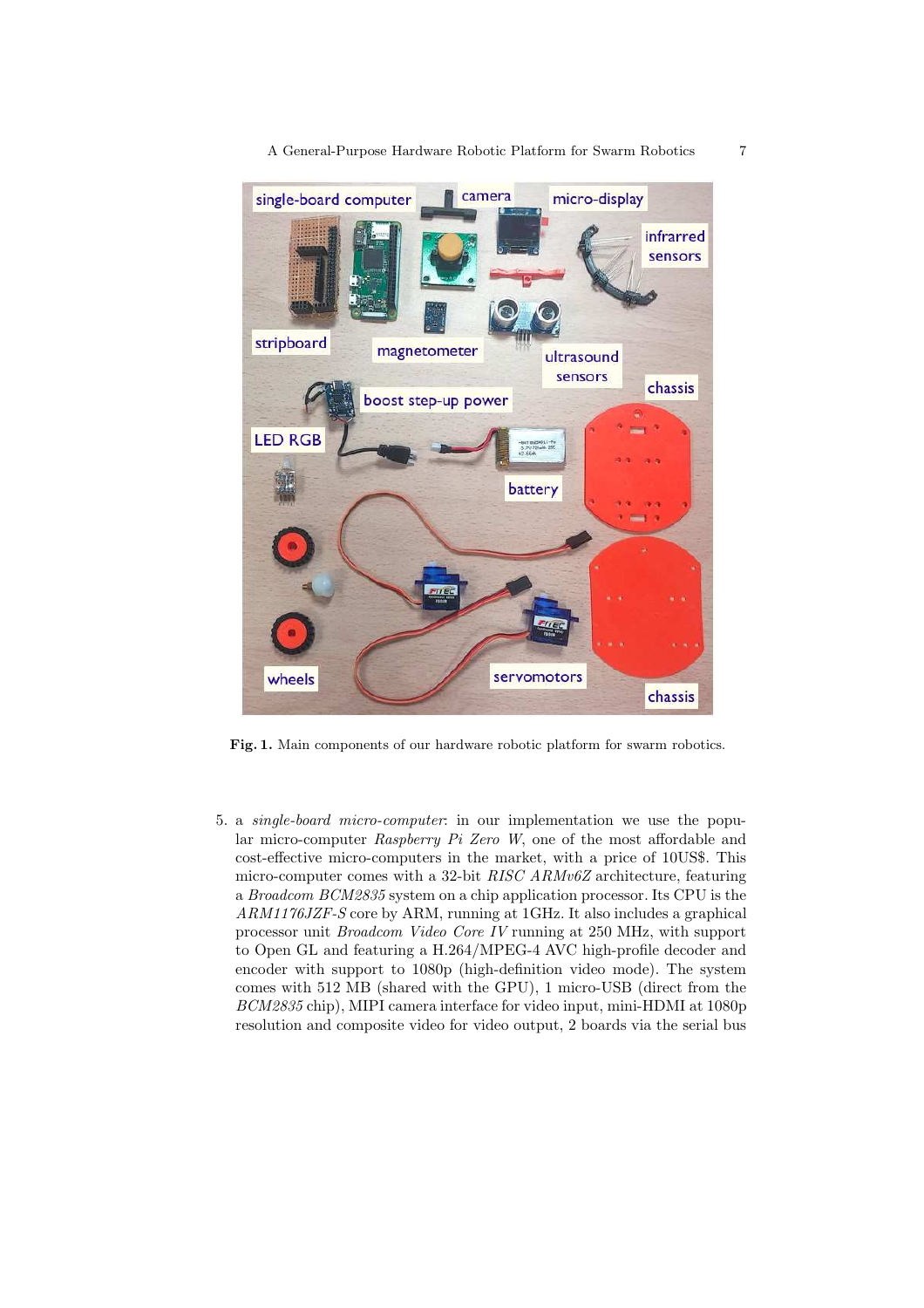#### 8 N. Moustafa, A. Gálvez, A. Iglesias

I<sup>2</sup>S for audio input, a stereo audio through PWM on GPIO for audio output, and a MicroSDHC non-volatile memory card for data storage.

- 6. built-in communication interface: our single-board chip also provides support for communications via Bluetooth 4.1 for very short distances (about a range of 10 meters or less),  $802.11n$  wireless LAN for wider areas (up to 100 meters), and a FM receiver working in the range 65 MHz to 108 MHz FM bands, all through the Cypress CYW43438 wireless chip. It also has an unpopulated HAT-compatible 40-pin GPIO header, and composite video and reset headers. These wireless communication options are used for communication and data exchange over short distances among the robots of the swarm and with a central server for tracking purposes.
- 7. a stripboard: used for further connectivity of all electronic components. It is located close to the board chip to gain access to all micro-computer pins.
- 8. an ultrasound sensor: in this work, we use the ultrasound sensor HC-SR04, manufactured by ElecFreaks. It is an ultrasonic sensor operating at 5V DC that uses sonar to compute the distance to an object. Each HC-SR04 module includes an ultrasonic transmitter, a receiver and a control circuit, with 4 pins for power, trigger (transmitter), echo (receiver), and ground. Each ultrasound pulse of our sensors operates at a constant frequency of 40 kHz, sending an 8 cycle burst of ultrasound pulses. The sensor captures its echo with signals lasting in the order of milliseconds. The accuracy range of the sensor is about 3 millimeters, with a traveling range of pulses between 2–500 centimeters. The ultrasound sensor is used for collision avoidance with static and dynamic objects (including other robots in the swarm) as well as with the boundaries of the physical 3D environment.
- 9. a LED RGB: a hand-made diode with RGB lights used to indicate different robot states, such as active, idle, sleep, and others.
- 10. a magnetometer: in this work, we use the triple-axis magnetometer board HMC-5883L. This user-friendly compass is a 3.3V max chip with added circuitry to make it 5V-safe logic and power, so that it can be connected to either 3 or 5V microcontrollers. It uses  $I^2S$  serial bus for easy interface to communicate. Its internal functioning is based on the anisotropic magnetoresistive (AMR) technology by Honeywell, with AMR directional sensors having a full range of  $\pm 8$  gauss an a resolution of up to 2 milligauss. The magnetometer is used in this work for global spatial orientation of the robotic units of the swarm regardless their physical environment.
- 11. infrared sensors: used for collision avoidance, scene exploration and navigation throughout the 3D environment. In this work we consider a set of three infrared sensors deployed on a semi-ring holder located in the front of the robot to cover a wider exploration area. One of the IR sensors is located in the middle, and the other two near the corners in the front. They can detect obstacles in the range of 30 centimeters in the sun light. They also come with a variable resistance to adapt the sensors to different short distances.
- 12. a mini-camera: used for image capture and navigation. Our model provides a resolution of  $3280 \times 2464$  pixels, and support video capture at a frame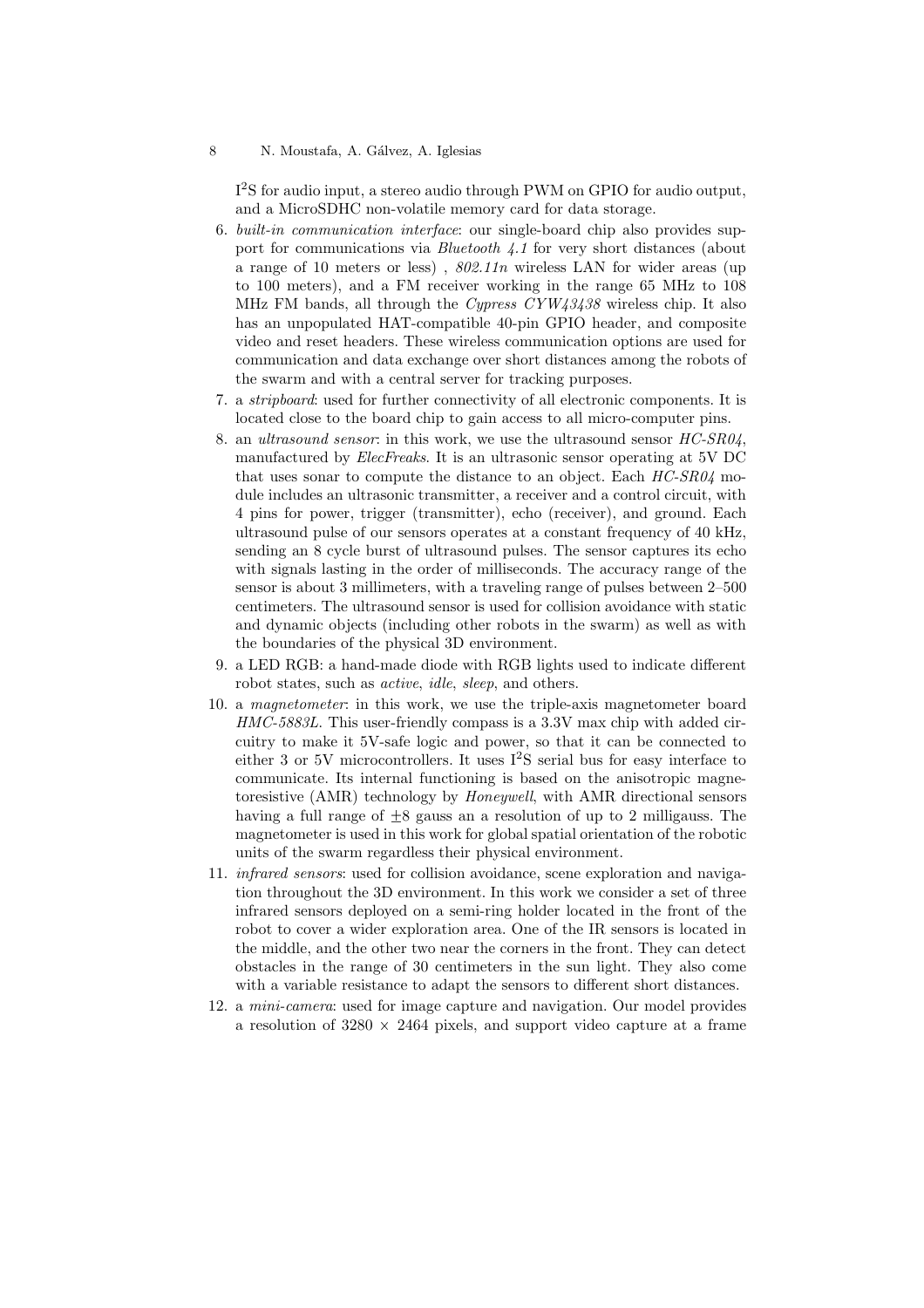

Fig. 2. Four views of the proposed general-purpose hardware robotic platform: (topleft) top view; (top-right) side view; (bottom-left) front view; (botom-right) rear view.

rate of 30 FPS (frames per second) for a resolution of 1080p, 60 FPS at 720p and 90 FPS at 480p.

13. an OLED micro-display: a 0.96 inches SDD1306 chipset with serial connection I<sup>2</sup>C, and power consumption of  $20mA$ . It provides a resolution of  $128\times64$ pixels and vision angle of 160 degrees and is mainly used to display relevant information for tracking purposes and as user-interface with the board.

All these components are connected to different I/O pins in a rather standard way. The detailed description of these connections is out of the scope of this paper and will be omitted here to keep the paper to a manageable size.

#### 3.2 Programming framework

There are several operating systems and programming frameworks that can be used for the Raspberry Pi Zero micro-computer. Among all possibilities for the operating system, we recommend to use Raspbian, a free operating system based on Debian, optimised for the Raspberry Pi hardware. Raspbian comes with over 35,000 packages and is the recommended operating system for normal use on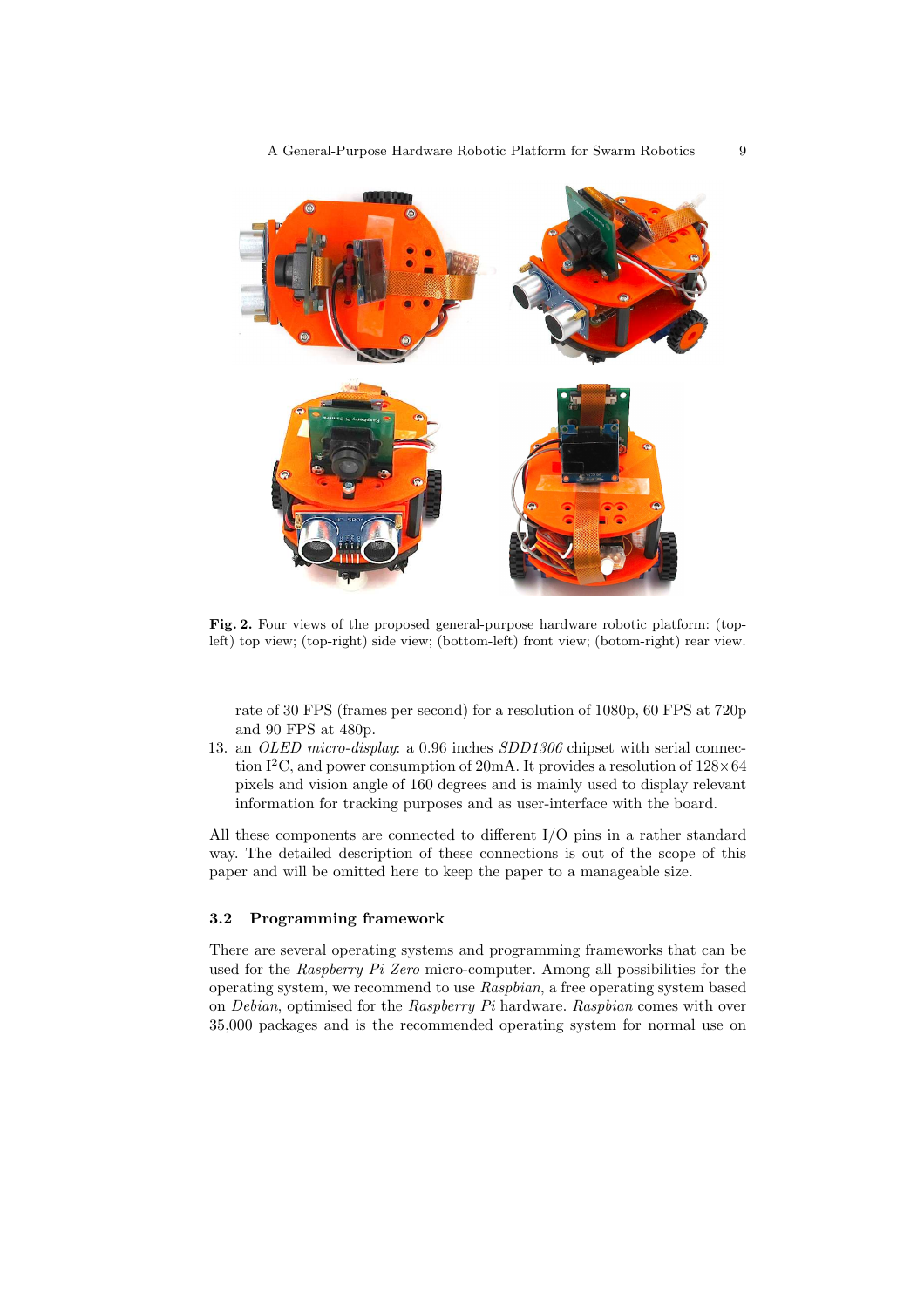a Raspberry Pi. Other popular options are Snappy Ubuntu, Pidora, Arch Linux ARM, Gentoo Linux, FreeBSD, or RISC OS Pi.

Regarding the programming framework, the choice is strongly dependent on the programming language used for coding. In our implementation, we propose to use *Phyton* running on *Wing IDE*. We remark that *Wing IDE* is not directly supported by the Raspberry  $Pi$ , although it is possible to set up Wing IDE on a computer connected to the Raspberry  $Pi$  to generate and debug  $Python$  code remotely. Other possibilities include Kivy,  $GTK+$ ,  $PyQt$ , and  $Glade$ .

# 4 Support Features for Swarm Intelligence Algorithms

A major ingredient of all SI methods (not only those in this paper) is a population of unsophisticated individuals with the ability to compute their own positions according to some evolution equations and communicate such positions and other information to other members of the swarm. All these relevant features are incorporated in our proposal. We consider a swarm of individuals that are identical replicas of the hardware robotic platform described in previous section. This micro-robot includes all hardware components and features required to implement the previous methods for swarm robotics at full extent:

- Its Raspberry Pi Zero W micro-processor is powerful enough to perform all the required computations in real time for all methods described. Although this feature can arguably be accomplished with (cheaper) micro-controllers (e.g., Arduino), our proposal is much more powerful. Instead of running one program many times as micro-controllers do, we have a general-purpose fullfledged computer running on Linux and with the ability to run multiple programs in a complex way. Consequently, we have no limitations in terms of the SI algorithms to be implemented, the number of individuals in the swarm (even multiple swarms are easily supported) and the number and complexity of tasks the robotic units are assigned.
- All SI methods require *global positioning*, which is computed with the magnetometer and its built-in digital compass, so that the robot can determine its current position with suitable accuracy for many practical applications.
- All SI methods require communication capabilities. Built-in-board Wifi and Bluetooth interfaces are included in our robots, allowing them to communicate useful information (e.g., position) to other members of the swarm.
- Our robots support collision avoidance. This feature is not included in the SI methods, but it is a must for swarm robotics, where robots moving in a real environment can collide with static and dynamic objects. Our robotic units are equipped with several sensors (ultrasounds, infrared, camera), global positioning (magnetometer and digital compass), and communication features (Wifi, Bluetooth) to avoid collisions with obstacles and other robots.
- Different sensors can be used to cope with the specific features and needs required by each SI method, as follows:
	- The PSO method relies on positions, velocities and orientations. Changes in velocity and position can be computed through an accelerometer,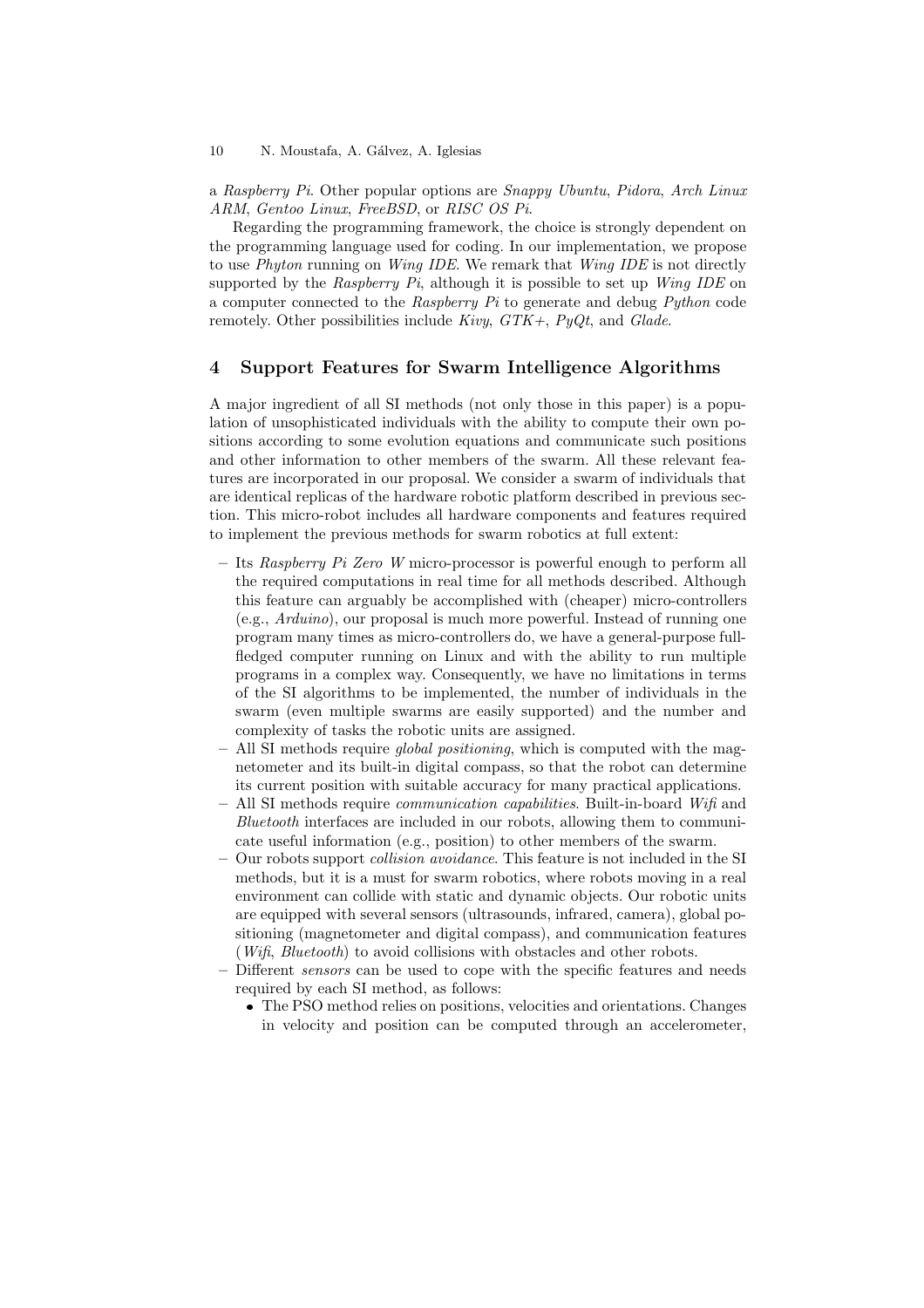A General-Purpose Hardware Robotic Platform for Swarm Robotics 11

while changes in orientation and rotational velocity can be measured through a gyroscope. These sensors are not currently embedded into the Raspberry Pi board, but they can easily be attached to it. In our case, we rely on the servomotors to compute distance and velocity.

- The work in [11] proved that some ultrasound sensors are ideal for the bat algorithm. We propose to use the same sensor in this approach.
- In this paper, we argue that infrared sensors are adequate for the firefly algorithm. Infrared sensors can be used to measure distances, as required by the algorithm. Furthermore, since these sensors can also determine how "bright" the light is, we can go even further with the nature-based metaphor and use them to embed the concepts of brightness and attractiveness by hardware instead of computing them exclusively by software.
- Following the rationale of the previous item, a combination of some of our sensors (possibly including the mini-camera) can also be used for the cuckoo search algorithm.

# 5 Conclusions and Future Work

This paper introduces a general-purpose hardware robotic platform suitable for swarm robotics. Our approach is based on a careful choice of its main hardware components (computing unit, sensors, communication interfaces) to support the most popular swarm intelligence algorithms by hardware. Our design has also a very flexible and modular architecture so that it can be adapted to different swarm intelligence methods and many applications with minimal (if any) modifications. As an illustration, four examples of popular swarm intelligence methods (particle swarm optimization, firefly algorithm, bat algorithm, and cuckoo search algorithm) are considered in this paper. The most important hardware features of our approach to support such methods (and arguably many other swarm intelligence approaches as well) for swarm robotics are discussed.

Future work includes the consideration of other swarm intelligence approaches with the (possible) addition of extra components to support them. On the other hand, we plan to apply our robotic platform to real-world problems that could benefit from the swarm robotics principles and techniques. Reducing the size while maintaining (or even increasing) the performance of our robotic platform is also part of our plans for future work in the field.

# Acknowledgments

This research work has been kindly supported by the project PDE-GIR of the European Union's Horizon 2020 research and innovation programme, Marie Sklodowska-Curie grant agreement No 778035, the Spanish Ministry of Economy and Competitiveness (Computer Science National Program) under grant  $\#\text{TIN}2017-89275-R$  of the Agencia Estatal de Investigación and European Funds FEDER (AEI/FEDER, UE), and the project #JU12 of SODERCAN and European Funds FEDER (SODERCAN/FEDER UE).